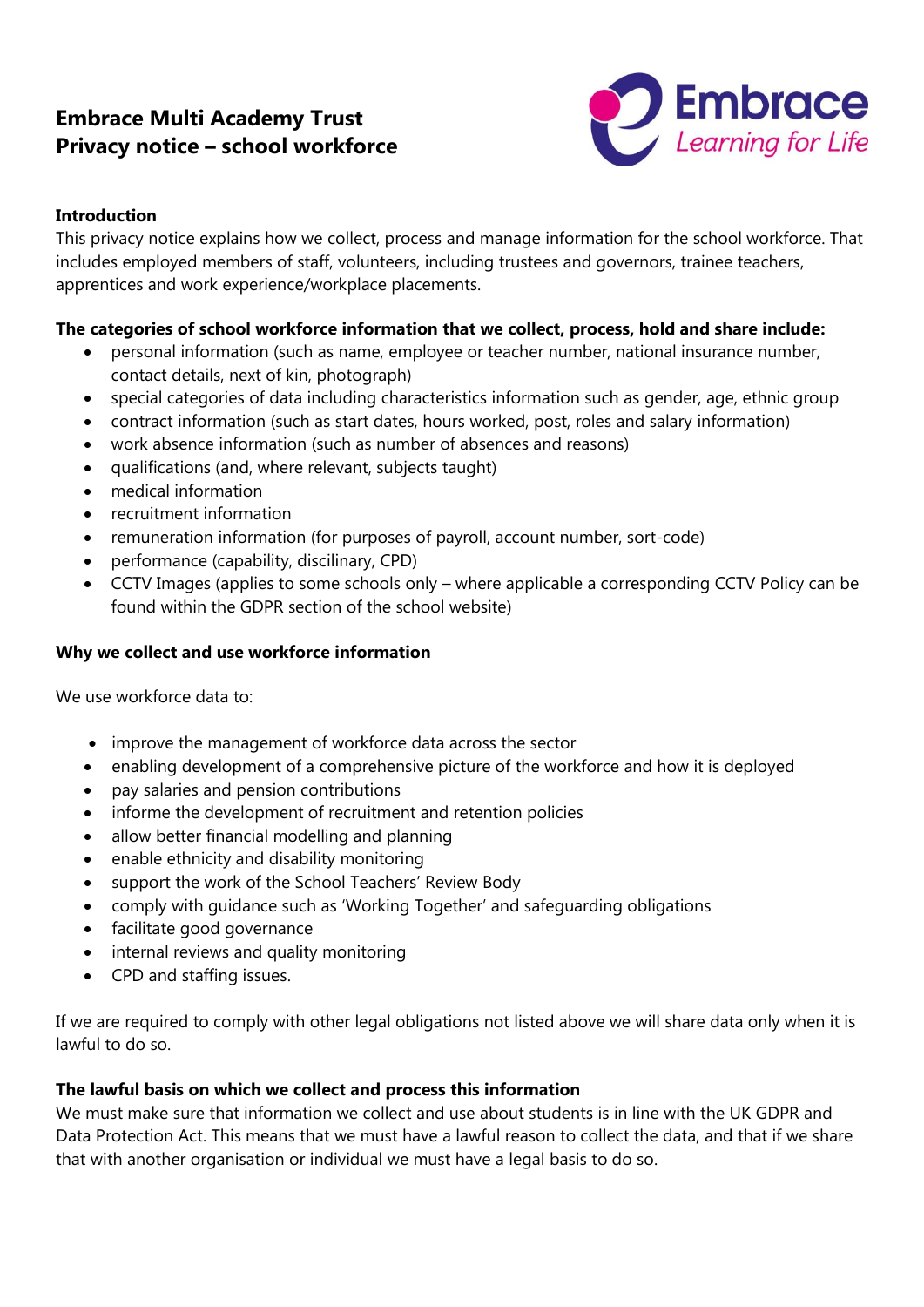The lawful basis for schools to collect and process information comes from a variety of sources, such as the Article 6 and Article 9 of the UK GDPR, the Safeguarding of Vulnerable Groups Act 2006. We also have obligations to organisations such as HMRC and the Department of Work and Pensions.

# **Collecting this information**

Whilst the majority of information you provide to us is mandatory, some of it is provided to us on a voluntary basis. In order to comply with data protection legislation, we will inform you whether you are required to provide certain school workforce information to us or if you have a choice in this.

## **Storing this information**

We hold school workforce data in accordance with our HR related policies and Data Retention Policy.

## **Who we share this information with**

We may share this information with organisations such as:

- our local authority
- the Department for Education (DfE)
- safeguarding and protection for children and vulnerable adults
- payroll services
- legal advisers
- insurance providers
- HMRC
- Teacher Pension Scheme and the Local Government Pension Scheme (and other pension providers
- health professionals

## **Why we share school workforce information**

We do not share information about workforce members with anyone without consent unless the law and our policies allow us to do so.

### **Local authority**

We are required to share information about our workforce members with our local authority (LA) under section 5 of the Education (Supply of Information about the School Workforce) (England) Regulations 2007 and amendments.

### **Department for Education (DfE)**

We share personal data with the Department for Education (DfE) on a statutory basis. This data sharing underpins workforce policy monitoring, evaluation, and links to school funding / expenditure and the assessment educational attainment.

We are required to share information about our students with the (DfE) under section 5 of the Education (Supply of Information about the School Workforce) (England) Regulations 2007 and amendments.

### **Data collection requirements**

The DfE collects and processes personal data relating to those employed by schools (including Multi Academy Trusts) and local authorities that work in state funded schools (including all maintained schools, all academies and free schools and all special schools including Pupil Referral Units and Alternative Provision). All state funded schools are required to make a census submission because it is a statutory return under sections 113 and 114 of the Education Act 2005.

To find out more about the data collection requirements placed on us by the Department for Education